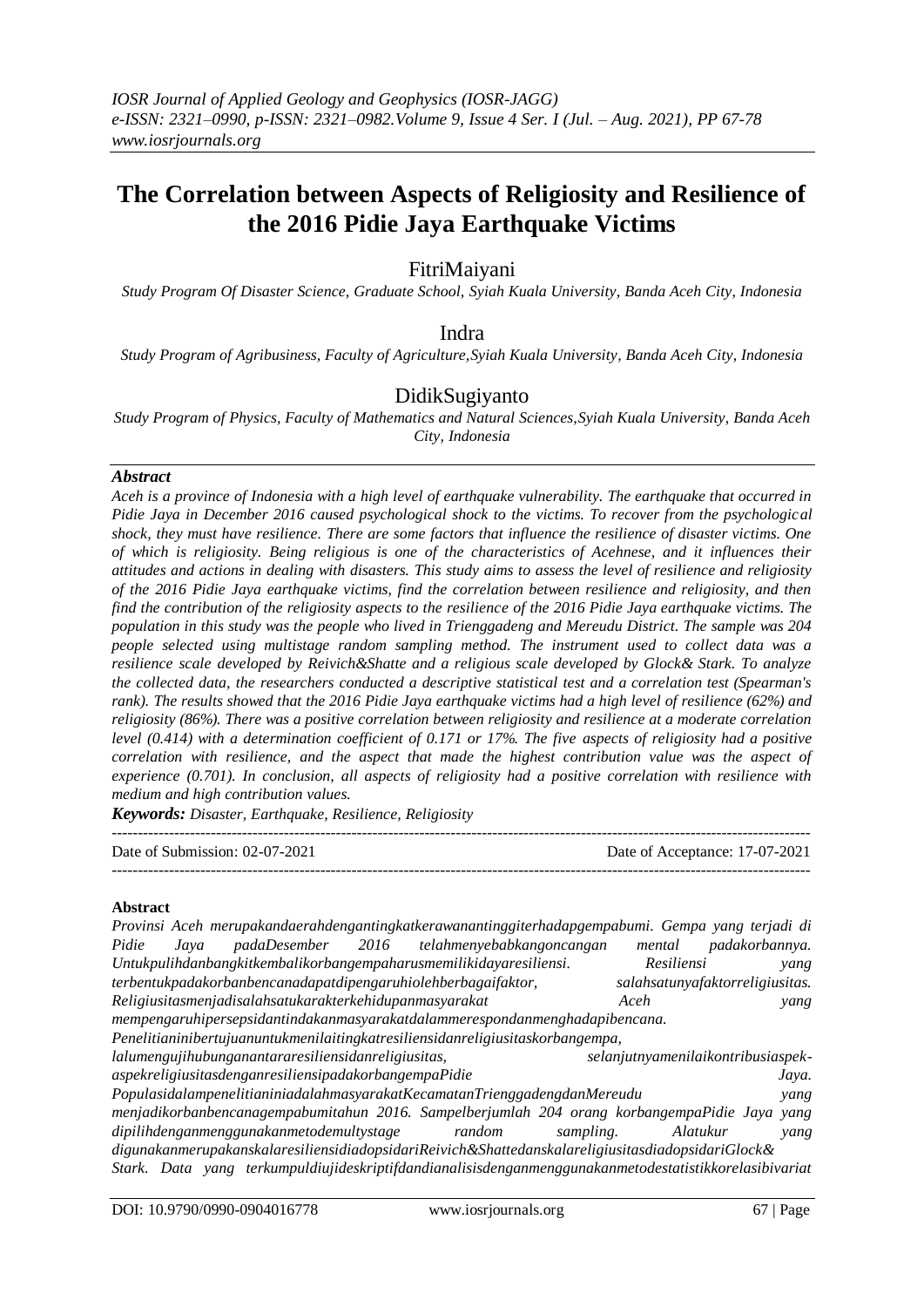|                            | (Rank Spearman). HasilpenelitianmenunjukkanbahwakorbangempaPidie Jaya memilikiresiliensi yang tinggi  |       |      |        |          |
|----------------------------|-------------------------------------------------------------------------------------------------------|-------|------|--------|----------|
| (62%)                      | danreligiusitas                                                                                       |       | vang | tinggi | $(86\%)$ |
|                            | terdapathubunganpositifantarareligiusitasdenganresiliensipadatingkatkorelasisedang                    |       |      |        | (0,414)  |
| dengankoefisiendeterminasi |                                                                                                       | 0.171 | atau |        | $\%$     |
|                            | Kelimaaspekreligiusitasmemilikihubungandenganresiliensidengannilaikontribusitertinggi                 |       |      |        | 0.701    |
| dariaspekpengalaman.       |                                                                                                       |       |      |        |          |
|                            | Kesimpulannyasemuaaspekreligiusitasmemilikihubungandenganresiliensidengannilaikontribusisedangdanting |       |      |        |          |

*gi.* **Kata Kunci:** *Bencana, Gempabumi, Resiliensi, Religiusitas.*

| Date of Submission: $02-07-2021$ | Date of Acceptance: 17-07-2021 |
|----------------------------------|--------------------------------|
|                                  |                                |

#### **مستخلص**

إن بلاد أتشيه المعروفة بولاية أتشيه مكان من الأمكنة التي اشتدت احتمالا على حدوث الزلزلة. الزلزلة ببدير جايا الحادثة ماضية شهر ديسنبر 6102 تسبب بروز األلم السيكولوجيات أو المرض القلبية للشعوب المحلية. فال بد للشعوب الذين يعانون بالمرض السيكولوجيات من تكوين أنفسهم بالتكييفات )Riseliensi). ويمكن التكييفات من عند الشعوب أن تسببها العوامل العديدةمنها الطاعة. الطاعة إلى الدين صفة من صفات تؤثر سلوك الفرد في مقابلة أو استجابة الكاثرة الواقعة. وهذه الدراسة العلمية الحالية تهدف إلى التعرف على مد التكييفات والطاعة عند الشعوب الذي أصابتهم الزلزلة واختبار عالقة التكييفات والطاعة وفوائدهما. المجتمع في هذه الدراسة جميع المجتمع في ناحية تريغ غديغ )TringGadeng )وميريدو )Mereudu )الذي أصبحو ضحايا من المصيبة سنة 6102م. أما العينة عددها 612 نفر الذين اختير من خالل استخدام طريقة اختيار العينة العشوائية. مع استخدام أدوات البحث من ريفيج وشتتي (Reivich&Shatte) وقياس الطاعة التي تقاس عن طريقة جلوق وسترك (Glock&Strak). البيانات المجموعة تختبر عن خلال الوصف التحليلي باستخدام منهج الإحصاء المقارن ( Rank Spearman). ونتيجة البحث تدل على أن التكييفات عند الشعوب في مرتبة عالية )%26( والطاعة )%62(، وهناك عالقة إيجابية بين التكييفات والطاعة التي صارت في مرتبة المقارنة المتوسطة (0،44) مع النتيجة المقررة 6،171 أو 17%. وخمسة العناصر التي يمتلكها الطاعة لها عالقة بالتكييفات بالنتيجة 1،،10 من عنصر الخبرات. واالستنباط، أن كل عناصر الطاعة لها عالقة جيدة بالكتييفات. المصطلحات الأساسية: الكاثر ة، الزلزلة، التكييفات، الطاعة

#### **I. Introduction**

Aceh is a province of Indonesia with a high level of earthquake vulnerability. The earthquake in Aceh originates from two main sources that are the megathrust zone under the Indian Ocean which is the meeting area between the Indo-Australian plate and the Eurasian plate and the Great Sumatran Fault which forms a mountain range that stretches across Sumatra Island from north to south.<sup>1</sup> One of the causes of great earthquake losses is the lack of public understanding in the characteristics of an earthquake threat.

An earthquake is an event that occurs suddenly so that people are not ready to deal with it. The characteristics of an earthquake are having a great destructive force, lasting for a short time, and also having the potential to repeat itself in the same fault area at an unpredictable time. This phenomenon cannot be prevented. The government makes efforts to identify earthquake characteristics in an area and to reduce the impacts caused by an earthquake. A survey of community behavior during and after a disaster is an effort to reduce the impacts of a disaster.

On December 7, 2016 an earthquake occurred in Pidie Jaya with a magnitude of 6.5 on the Richter scale. The earthquake resulted in 104 people died, 186 people seriously injured, and 789 people mildly injured. Apart from the people died and injured, the earthquake also caused damage to the infrastructure, economic, social, and residential sectors.<sup>2</sup> Until now, the post-disaster recovery, rehabilitation, and reconstruction process is still ongoing in Pidie Jaya. The implementation of the recovery, rehabilitation, and reconstruction is based on the Sendai Framework for Disaster Risk Reduction (SFDRR). The SFDRR sets four specific priorities for action one of which is enhancing disaster preparedness for effective response and to "Building Back Better" in recovery, rehabilitation and reconstruction.<sup>3</sup>

Resilience is the ability of a system or community affected by a disaster to recover quickly and efficiently.<sup>4</sup>Resilience is the individual's ability to get out of difficult times, and to adapt and cope with bad

<sup>4</sup>Michael Heylin, "Disaster," *Chemical & Engineering News* 64, no. 5 (1986): 3.

<sup>1</sup> Pustlitbang PUPR, *Buku Peta Gempa 2017*, 2017.

<sup>2</sup>Kementerian ESDM RI, "Tanggapan Gempabumi Timur Laut Pidie Jaya, Aceh 6,4 Sr - 7 Desember 2016," *Https://Vsi.Esdm.Go.Id/*, last modified 2016, accessed May 25, 2021, https://vsi.esdm.go.id/index.php/gempabumi-atsunami/kejadian-gempabumi-a-tsunami/1383-tanggapan-gempabumi-timur-laut-pidie-jaya-aceh-64-sr-7-desember-2016#.

<sup>3</sup> IFRC, "Sendai Framework for DRR," no. March (2015): 25, http://www.unisdr.org/we/inform/terminology.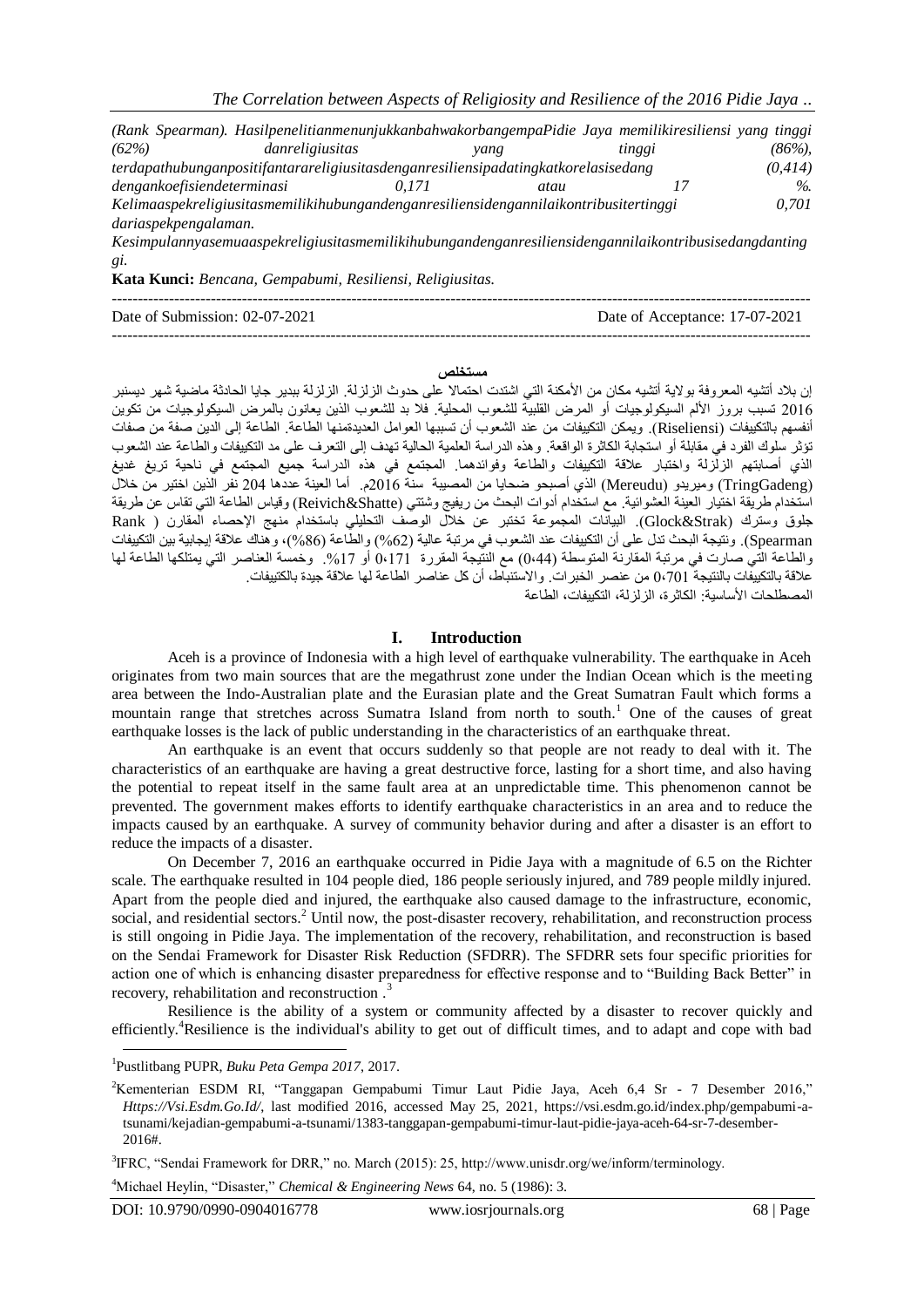events that they experience.<sup>5</sup> Resilience is an indicator of good adjustment or positive adaptation after trauma. During the recovery, rehabilitation and reconstruction process, it is necessary not only to build better infrastructure but also to create individuals, communities, and systems that are resilient as a form of nonstructural mitigation.<sup>6</sup> The desired results of post-disaster recovery, rehabilitation, and reconstruction efforts can be obtained if the individuals, communities, and systems have a good degree of resilience. The degree of resilience in each region is different. This determines the response to disasters and disaster management in that area.

In the perspective of natural disasters, resilience is a multidimensional thing that means it is related to many factors in the process of forming resilience such as biology, psychology, social support, genetic, and resistance. Humans also carry out a dynamic process in responding to changes in their surrounding environment in disaster situations so that the degree of resilience of each area is different.<sup>7</sup> When suffering from stress, Indonesians usually perform Islamic rituals such as performing salat, praying, or going to a mosque. This strategy is known as religious coping which is the belief that God will help someone get out of his problem. In Western psychology, this is called the concept of surrender to God's Will, and this concept has a correlation with resilience.<sup>8</sup> Victims of natural disasters such as earthquakes, lose control of the events that occur because they are faced with a greater force. Therefore, religious coping is one of the most suitable positive treatments to deal with a problem which people have limited or no control such as dealing with natural disasters.<sup>9</sup>

The resilience of Acehnese in dealing with an earthquake may develop because Acehnese are a religious community. A religious leader is also an important person that provides information and influences people's attitudes towards disasters in Aceh.<sup>10</sup> Aceh is a province of Indonesia which implements sharia local regulations. The study of Satria and Sari found that Acehnese had a high level of resilience (63.0%) in the face of disasters.<sup>11</sup> Things that affect each individual to rise from adversity are factors such as a positive mindset, family support, social ties, community support, and a religious lifestyle.<sup>12</sup>

Based on these factors, the researchers believe that the resilience of Acehnese develops from a religious environment. The correlation between resilience and religiousity is also supported by the results of the previous study on the victims of the Sidoarjo mud flow. It was found that religiousity and community support together had a very significant correlation with resilience.<sup>13</sup> The victims of the Bantul earthquake also showed that the higher the religiousity level of the earthquake victims, the higher the ability to deal with stressor.<sup>14</sup> It means that doing religious rituals and other positive activities after the disaster demonstrates a high level of resilience.

Based on the description above, the researchers investigated the correlation between religiosity and resilience of the 2016 Pidie Jaya earthquake victims. Pidie Jaya is a district in Aceh where an earthquake occured in 2016 and now it is undergoing recovery, rehabilitation, and reconstruction. The potential for

- <sup>6</sup>Daniel P. Aldrich, "Social, Not Physical, Infrastructure: The Critical Role of Civil Society after the 1923 Tokyo Earthquake," *Disasters* 36, no. 3 (2012): 398–419.
- <sup>7</sup>George A. Bonanno et al., "What Predicts Psychological Resilience After Disaster? The Role of Demographics, Resources, and Life Stress," *Journal of Consulting and Clinical Psychology* 75, no. 5 (2007): 671–682.
- <sup>8</sup>Kenneth I. Pargament, Harold G. Koenig, and Lisa M. Perez, "The Many Methods of Religious Coping: Development and Initial Validation of the RCOPE," *Journal of Clinical Psychology* 56, no. 4 (2000): 519–543.
- <sup>9</sup>Elaine Z. Shing, Eranda Jayawickreme, and Christian E. Waugh, "Contextual Positive Coping as a Factor Contributing to Resilience After Disasters," *Journal of Clinical Psychology* 72, no. 12 (2016): 1287–1306.
- <sup>10</sup>Wignyo Adiyoso and Hidehiko Kanegae, "The Preliminary Study of the Role of Islamic Teaching in the Disaster Risk Reduction (A Qualitative Case Study of Banda Aceh, Indonesia)," *Procedia Environmental Sciences* 17 (2013): 918– 927, http://dx.doi.org/10.1016/j.proenv.2013.02.110.
- <sup>11</sup>Budi Satria and Mutia Sari, "Tingkat Resiliensi Masyarakat Di Area Rawan Bencana," *Idea Nursing Journal* 8, no. 2 (2017): 30–34.
- <sup>12</sup>Ghozali Rusyid Affandi, "Lnternalisasi Nilai-Nilai Transendensi Untuk Meningkatkan Resilensi Pasca Tsunami Di Aceh: Studi Literatur Melalui Peran Keluarga," *Procedia: Studi Kasus dan lntervensi psikologi* 3, no. 1 (2015): 29–34.
- <sup>13</sup>Aris Setiawan and Niken Titi Pratitis, "Religiusitas, Dukungan Sosial Dan Resiliensi Korban Lumpur Lapindo Sidoarjo," *Persona:Jurnal Psikologi Indonesia* 4, no. 02 (2016).
- <sup>14</sup>Ardiman Adami and Rr Indah Ria Sulisyorini, "Spiritualitas Dan Proactive Coping Pada Survivor Bencana Gempa Bumi Di Bantul," *Psikologika: Jurnal Pemikiran dan Penelitian Psikologi* 13, no. 25 (2008).

<sup>&</sup>lt;sup>5</sup>Kathryn M. Connor and Jonathan R.T. Davidson, "Development of a New Resilience Scale: The Connor-Davidson Resilience Scale (CD-RISC)," *Depression and Anxiety* 18, no. 2 (2003): 76–82.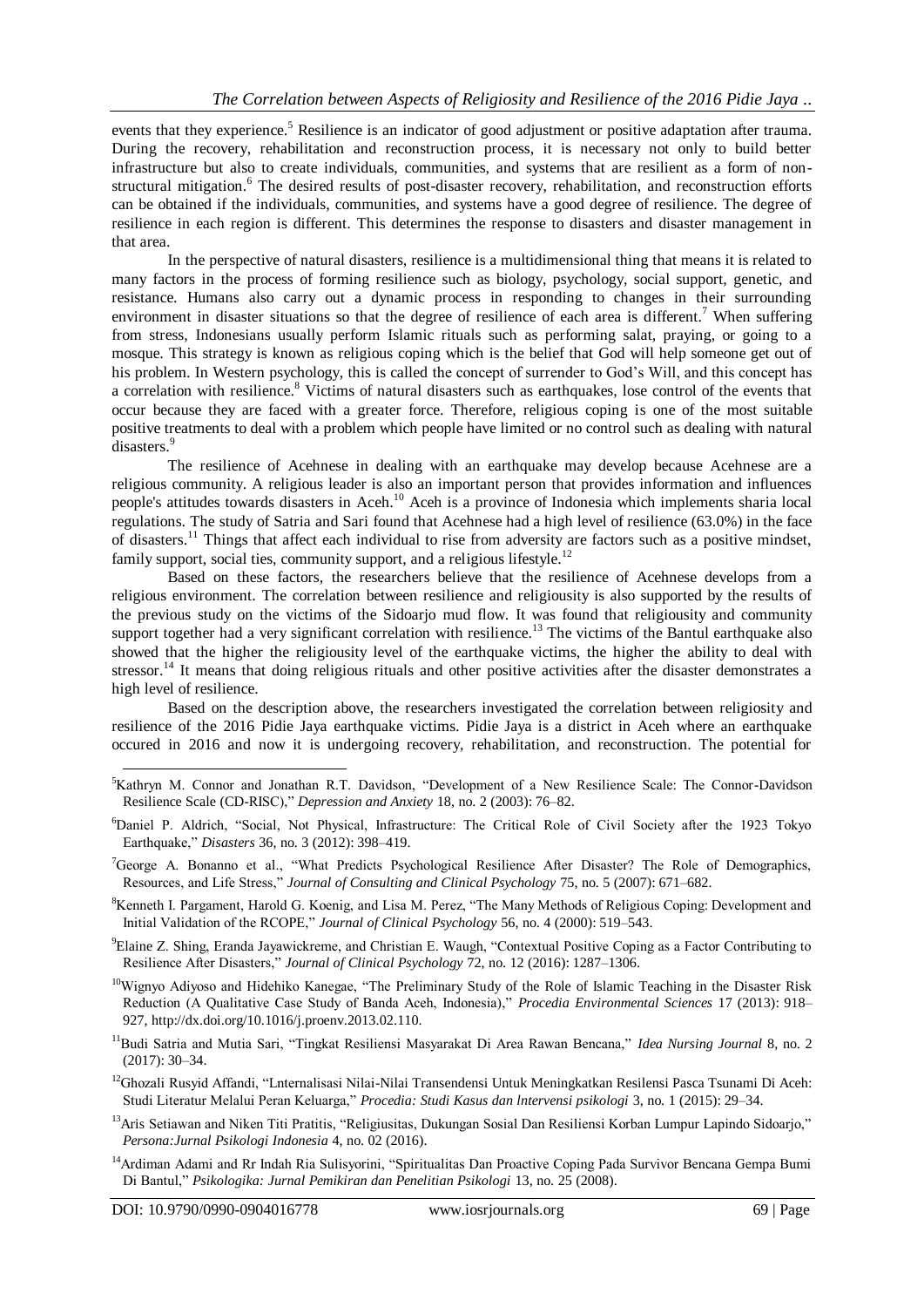earthquake recurrence in Pidie Jaya in the same fault area is possible. Studies that investigated the correlation of the resilience of disaster victims and the factors that influence it are limited. This study investigated the same topic with the previous study by Ni et al. that was an investigation of factors associated with resilience of adult survivors five years after the 2008 Sichuan earthquake in China.<sup>15</sup> Moreover, Adisaputri conducted a study on the role of religious beliefs and practices in disaster to the victims of Padang earthquake in 2009.<sup>16</sup> The researchers hope by knowing the correlation between resilience and religiosity the government can develop a policy to build resilient individuals, communities and systems as a form of non-structural mitigation.

# **II. Method**

This study is a quantitative correlational study. This study investigated the correlation between two variables that were the religiosity variable  $(X)$  and the resilience variable  $(Y)$ . The population in this study was the 2016 Pidie Jaya earthquake victims. The sampling method was multistage random sampling, sampling scheme that combines several methods. First, the researchers conducted cluster sampling and chose 2 subdistricts in Pidie Jaya which had a high level of damage (6-8 MMI). Second, the researchers conducted simple random sampling and selected two villages of each district. The last, the researchers selected 10% of each village population to be the representative sample which the total was 204 people.

| No.            | Sub-districts | <b>Villages</b>   | Population | <b>Sample</b> |
|----------------|---------------|-------------------|------------|---------------|
| ---------      | Meureudu      | Kota Meureudu     | 779        | 78            |
|                |               | RhiengMancang     | 381        | 38            |
| 3<br>--------- | Trienggadeng  | <b>Cot Makaso</b> | 320        | 32            |
|                |               | KutaPangwa        | 561        | 56            |
|                | Total         |                   | 2.041      | 204           |

**Table 1.** The number of sample

The researchers conducted a cross-sectional survey conducted by questionnaire. The survey was conducted from May to June 2020. The researchers used the resilience scale developed by Reivich&Shatte and the religiosity scale developed by Glock& Stark which had been modified to the answer item to be a Likert scale (4 choices). The researchers tested the validity and reliability of the questionnaire and tested the normality of the data. To test the validity, the researchers used a Pearson product-moment correlation and obtained 21 valid items of religiosity and 25 valid items of resilience. To test the reliability, the researchers used Cronbach's alpha. The results showed that the Cronbach's alpha value generated for the religiosity scale was 0.984, and the Cronbach's alpha value generated for the resilience scale was 0.911. That meant the questionnaire was reliable because both Cronbach's alpha values were r alpha $\geq$  r table ( $\geq$  0.60). To test the correlation between the two variables, the researcher used a Chi Square test at a significance level of 5% or 0.05. Because the data was not normally distributed, the data were analyzed using Spearman's rank correlation to find out the correlation between aspects of religiosity and resilience.

<sup>&</sup>lt;sup>15</sup>Cuiping Ni et al., "Factors Associated with Resilience of Adult Survivors Five Years after the 2008 Sichuan Earthquake in China," *PLoS ONE* 10, no. 3 (2015): 1–14.

<sup>&</sup>lt;sup>16</sup>Gianisa Adisaputri, "The Role of Religious Beliefs and Practices in Disaster : The Case Study of 2009 Earthquake in Padang City , Indonesia The Role of Religious Beliefs and Practices in Disaster : The Case Study of 2009 Earthquake in Padang City , Indonesia" (2016): 1–84, https://core.ac.uk/download/pdf/80334097.pdf.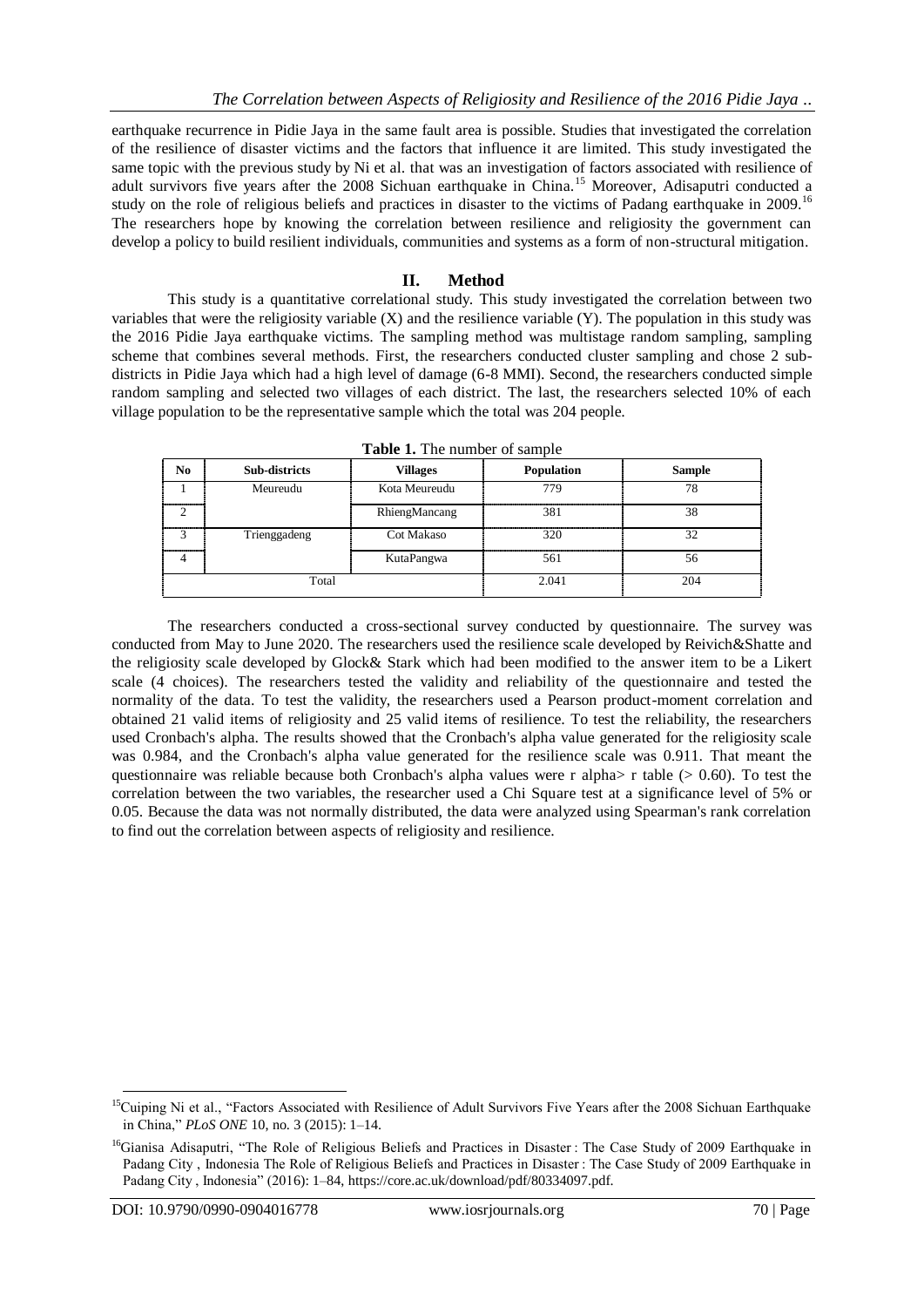| <b>Variabels</b>   | <b>Definitions</b>                                                                                                | <b>Aspects</b>                                                                                       | <b>Instruments</b>                       | <b>Criteria</b>                                                                           | Type of<br>Data |  |  |  |
|--------------------|-------------------------------------------------------------------------------------------------------------------|------------------------------------------------------------------------------------------------------|------------------------------------------|-------------------------------------------------------------------------------------------|-----------------|--|--|--|
| Resilience<br>(X)  | Resilience is a capacity to be<br>insusceptible, resilient, and strong in<br>facing and overcoming life pressures | Emotion<br>Ι.<br>regulation<br>2.<br>Impulse                                                         | Likert<br>Scale<br><b>Questionnaires</b> | low $(1-49)$<br>$\mathbf{1}$ .<br>2.<br>moderate<br>$(50-74)$                             | interval        |  |  |  |
|                    | in a healthy and productive manner.                                                                               | controlOptimism<br>Achievement<br>3.<br>Empathy<br>4.<br>5.<br>Self-efficacy<br>Cause analysis<br>6. |                                          | 3.<br>high $(75 -$<br>100 <sup>o</sup>                                                    |                 |  |  |  |
| Religiosity<br>(Y) | Religiosity is the practice and<br>appreciation of religious teachings in<br>everyday life.                       | 1. Belief<br>2. Ritual<br>3. Practice<br>4. Knowledge<br>5. Experience                               | Likert<br>Scale<br><b>Questionnaires</b> | low $(1-41)$<br>$\mathbf{1}$ .<br>2.<br>moderate<br>$(42-63)$<br>3.<br>high $(64-$<br>84) | interval        |  |  |  |

**Table 2.** The variables

# **III. Results And Discussion**

The profile of the respondents aimed to provide general information about the respondents. The profile was about gender, age, education level, wheather or not attending Islamic boarding school, wheather or not attending religious meetings, and earthquake impacts. A more detailed explanation can be seen in the table 3.

| Profile                        | <b>Description</b>  | The number of | Percentage |
|--------------------------------|---------------------|---------------|------------|
|                                |                     | respondents   |            |
| Genders                        | Male                | 83            | 40.68      |
|                                | Female              | 121           | 59.32      |
|                                | Total               | 204           | 100        |
| Age                            | 18-29 year old      | 79            | 38.72      |
|                                | 30-39 year old      | 53            | 25.98      |
|                                | 40-49 year old      | 36            | 17.65      |
|                                | 50-60 year old      | 36            | 17.65      |
|                                | Total               | 204           | 100        |
| <b>Education Level</b>         | Elementary school   | 20            | 9.80       |
|                                | Junior High School  | 30            | 14.70      |
|                                | Senior High School  | 114           | 55.90      |
|                                | University          | 40            | 19.60      |
|                                | Total               | 204           | 100        |
| <b>Islamic Boarding School</b> | Yes                 | 24            | 11.76      |
|                                | No                  | 180           | 88.24      |
|                                | Total               | 204           | 100        |
| <b>Religious Meeting</b>       | Yes                 | 147           | 72,06      |
|                                | No                  | 57            | 27,94      |
|                                | Total               | 204           | 100        |
| Earthquake Impacts             | Losing Family       | 10            | 4.90       |
|                                | Losing Property     | 87            | 42.65      |
|                                | No Immediate Impact | 107           | 52.45      |
|                                | Total               | 204           | 100        |

**Table 3.** The Profile of the Respondent

The number of male and female respondents was almost equal. The number of female respondents was 121 people (59.32%), and the number of male respondents was 83 people (40.68%). 44% of the respondents attended a religious meeting every week and were part of the Sirul Mubtadin Ta`lim Assembly. 11% of the respondents attended Islamic boarding school. Therefore, half of the respondents were people who had a good religious understanding. Moreover, half of the respondents were people who impacted directly due to the 2016 Pidie Jaya earthquake. 42% of the respondents lost their property and 5% of the respondents lost their family.

## **1. Resilience**

 $\overline{a}$ 

Resilience is the individual's ability to rise up and build physical and psychological endurance when experiencing a traumatic event or an abnormal situation.<sup>17</sup> In this study, the researchers divided the resilience

<sup>&</sup>lt;sup>17</sup>Bonanno et al., "What Predicts Psychological Resilience After Disaster? The Role of Demographics, Resources, and Life Stress."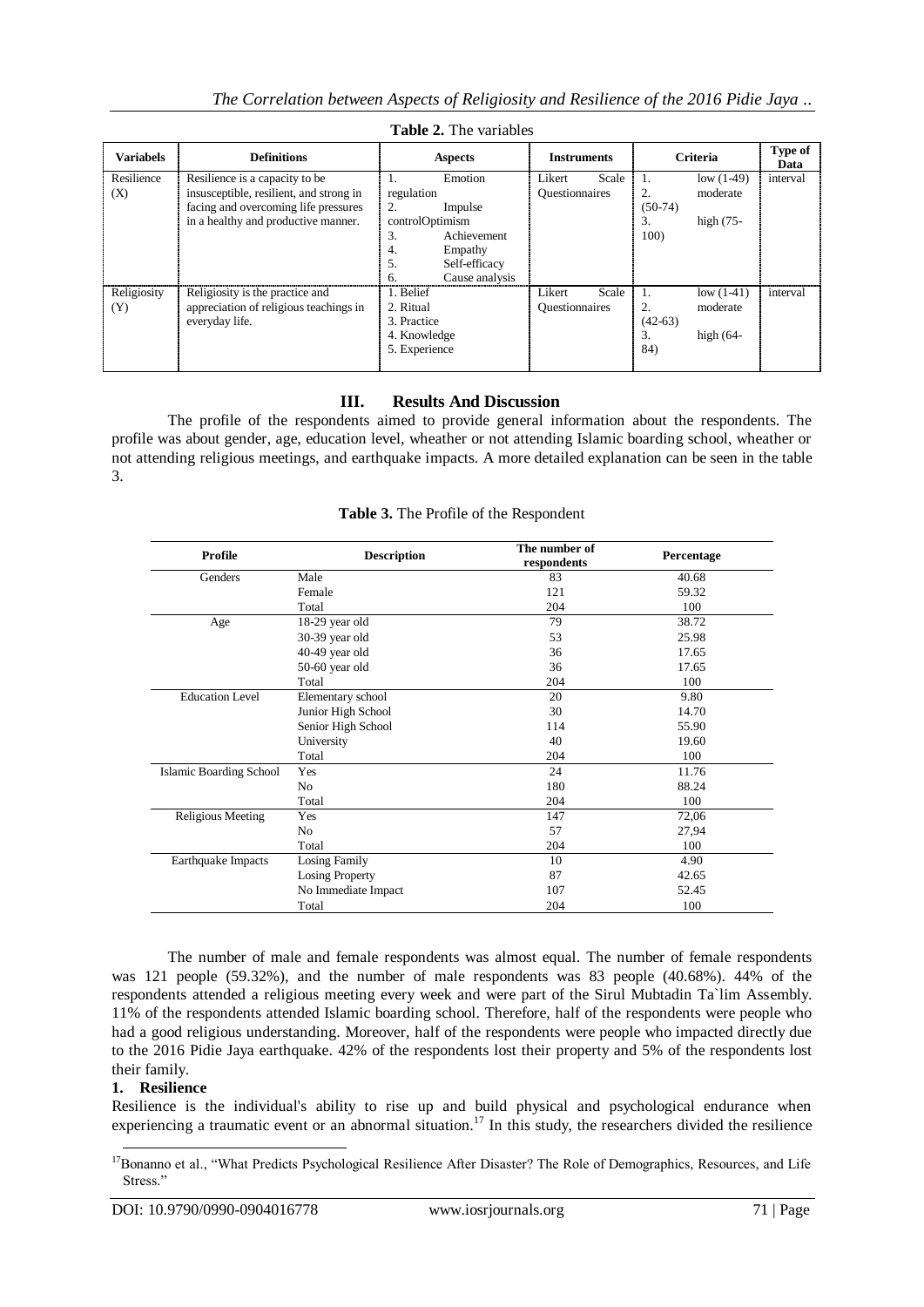of the 2016 Pidie Jaya earthquake victims into three levels that were low, medium, and high resilience. The results of the data analysis showed that there was no earthquake victim who had a low level of resilience. There were 79 people (38%) who had a moderate level of resilience and 125 people (62%) who had a high level of resilience. The following table shows the results of the data analysis on resilience variable.

| <b>Table 4.</b> the Frequency Distribution of the Respondents' Resilience Levels |         |           |                    |  |  |
|----------------------------------------------------------------------------------|---------|-----------|--------------------|--|--|
| Criteria                                                                         | Score   | Frequency | Percentage $(\% )$ |  |  |
| low                                                                              | 25-49   |           |                    |  |  |
| moderate                                                                         | $50-74$ | 79        | 38,7               |  |  |
| high                                                                             | 75-100  | 125       | 61.3               |  |  |
| Total                                                                            |         | 204       | 100                |  |  |

The data showed that the 2016 Pidie Jaya earthquake victims mostly had a high level of resilience. They were able to rise from a traumatic event and to build greater physical and psychological endurance. In this study, 42% of the respondents lost their property, and 5% of the respondent lost their family because of the earthquake. Based on the observation, the earthquake victims were optimistic about a better future and they also empathized with others. This means that they had a high level of resilience and had this quality: emotion regulation, impulse control, self-efficacy, problem analysis, desired achievement, empathy, and optimism.<sup>18</sup> At this level, they were at the level of recovery and the level of thriving. These two levels indicated their condition as resilience individuals.

The 2016 Pidie Jaya earthquake victims were able to return to their daily activities normally. Moreover, some of them were not only able to return to their previous level of function after experiencing the stressful condition, but they were also able to develop rapidly in several aspects that were manifested in positive behavior, emotions and thoughts.The study conducted by Satria & Sari also found that the resilience level of most Acehnese that were 63.0% in the face of disasters.<sup>19</sup>

Previous studies also found that the resilience level of Indonesian was rarely in the low level and at least at a medium level. For example, the study of Aisha found that none of the adolescent orphanages in Surakarta had a low level of resilience, and  $76\%$  of them had a high level of resilience.<sup>20</sup>

## **2. Religiosity**

Religiosity is a state of fully experiencing religious values by obeying religious teachings as guidelines for daily life.<sup>21</sup>In this study, the researchers divided the religiosity of the 2016 Pidie Jaya earthquake victims into three levels that were low, medium, and high religiosity. The results of the data analysis showed that there was no earthquake victim who had a low level of religiosity. In fact, 77,5% of the respondents (158 people) had a high level of religiosity, and 22,5% of the respondents (46 people) had a moderate level of religiosity. The following table shows the results of the data analysis on religiosity variable.

|          |           | <b>Table 5.</b> the Frequency Distribution of the Respondents' Religiosity Levels |                    |
|----------|-----------|-----------------------------------------------------------------------------------|--------------------|
| Criteria | Score     | Frequency                                                                         | Percentage $(\% )$ |
| low      | $21-41$   |                                                                                   |                    |
| moderate | $42 - 63$ | 46                                                                                | 22,5               |
| high     | 64-84     | 158                                                                               | 77.5               |
| Total    |           | 204                                                                               | 100                |

The data showed that the 2016 Pidie Jaya earthquake victims mostly had a high level of religiosity, and they had these qualities: belief, knowledge, practice, ritual, and experience. In this study, 72% of the respondents attended a religious meeting every week, and they were part of the SirulMubtadinTa`lim Assembly. 11% of the respondents attended Islamic boarding school. Therefore, they had good understanding of Islamic religion.

<sup>18</sup>Karen Reivich and Andrew Shatté, *The Resilience Factor: 7 Essential Skills for Overcoming Life's Inevitable Obstacles.* (Broadway books, 2002).

<sup>&</sup>lt;sup>19</sup>Satria and Sari, "Tingkat Resiliensi Masyarakat Di Area Rawan Bencana."

<sup>20</sup>Aisha, "Hubungan Antara Religiusitas Dengan Resiliensi Pada Remaja Di Panti Asuhan Keluarga Yatim Muhammadiyah Surakarta," *Jurnal* 1 (2014): 1–14.

<sup>21</sup>Septa Aristiani Saputri, "Hubungan Antara Religiusitas Dan Dukungan Sosial Dengan Psychological Well-Being Pada Santri Kelas Viii Pondok Pesantren Tahfidzul Qur" an Ibnu" Abbas Klaten" (2013).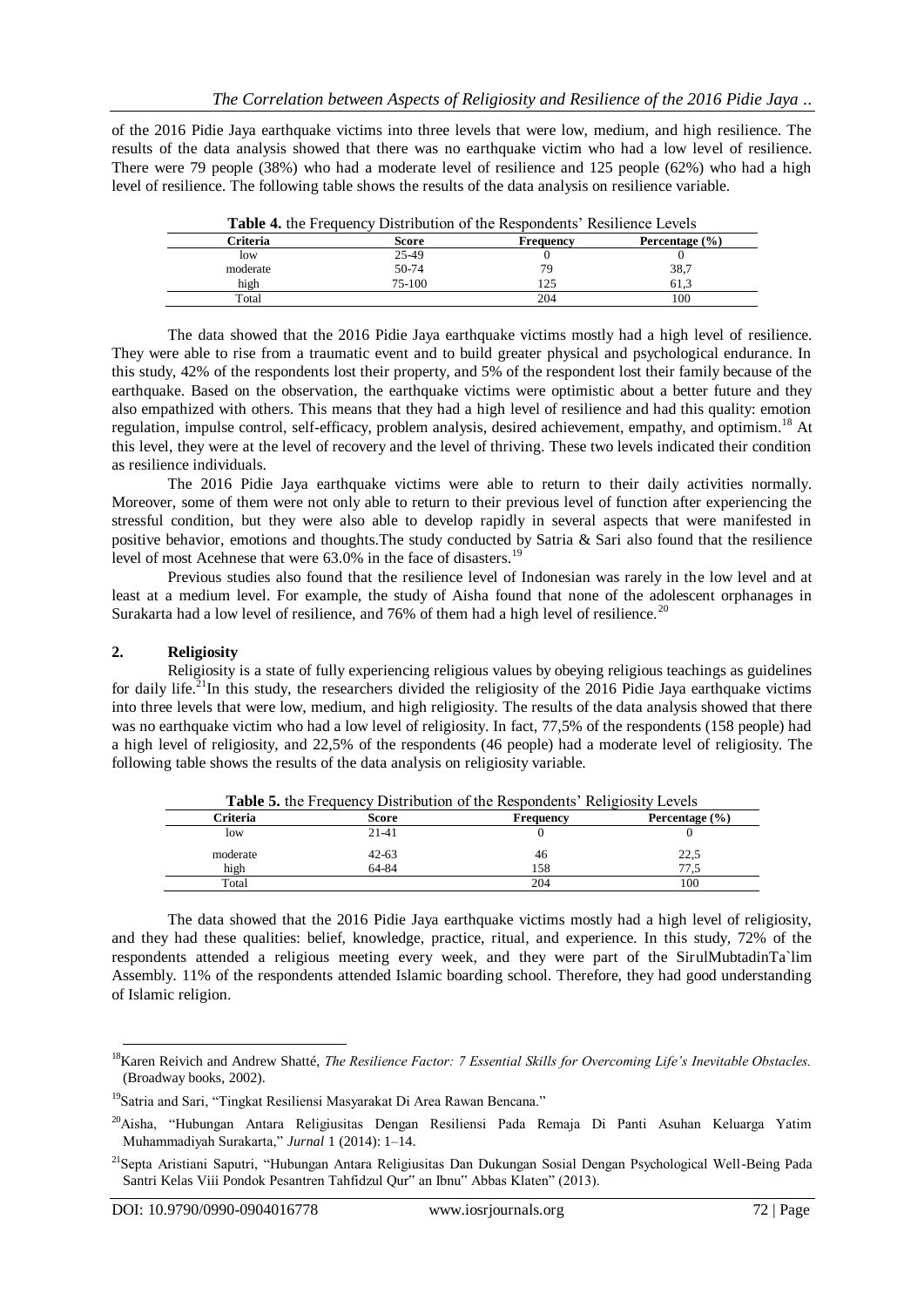It was easy to find Islamic centers, Islamic boarding schools, and religious meetings in Pidie Jaya, and that increased the understanding of Islamic values of the earthquake victims. Apart from family, external factors such as community environment and institutional environment can influence the level of religiosity of an individual. The community environment provides values that affect the development of an individual's religiosity. Both formal and non-formal institutional environment such as associations or organizations also affect the development of an individual's religiosity.<sup>22</sup>

The study conducted by Huber investigated the level of religiousity of people in 21 countries, and the study found that people in Indonesia had a moderate and high level of religiosity.<sup>23</sup> The religiosity in this study was measured using Centrality of Religious Scale (CSR). The following is an illustration of the level of resilience and religiosity of the Pidie Jaya earthquake victims.



**Figure 1.** The level of resilience and religiosity of the Pidie Java earthquake victims

The figure 1 provides information that most of the 2016 Pidie Jaya earthquake victims had a high level of resilience and religiosity, and no one had a low level of resilience and religiosity

## **3. The Correlation between Religiosity and Resilience**

The activity of disaster risk reduction policies and strategies to prevent new disaster risk in Indonesia mainly focuses on identifying the potential threats of disaster. However, in face of a natural disaster such as an earthquake humans cannot avoid the occurance because it brings enormous forces beyond human ability. Therefore, many researchers are interested in investigating the human responses during and after a disaster. Human responses to disasters can be a factor of vulnerability or a capacity that influences perceptions and behaviour towards disasters.<sup>24</sup> The role of religious belief and practice in a religious community contributes to deal with and shape resilience after a disaster.<sup>25</sup> The table 6 below is a cross tabulation table presenting data on the correlation between religiosity and resilience of the 2016 Pidie Jaya earthquake victims.

| <b>Resilience</b> |               |          |               |       |                |     |                                                                                   |
|-------------------|---------------|----------|---------------|-------|----------------|-----|-----------------------------------------------------------------------------------|
|                   |               |          |               | Total | $\mathbf{v}^2$ |     | ОR                                                                                |
|                   | $\frac{0}{0}$ |          | $\frac{6}{9}$ |       |                |     |                                                                                   |
|                   | 76.1          |          | 23.9          |       | 34.938         | 000 | 8.244                                                                             |
| 44                | 27.8          |          | 72 2          | 158   |                |     |                                                                                   |
|                   | 38.7          |          |               | 204   |                |     |                                                                                   |
|                   |               | Moderate |               | High  |                |     | <b>Table 7.</b> The Cross Tabulation Table of Religiosity and Resilience<br>value |

**Table 7.** The Cross Tabulation Table of Religiosity and Resilience

 $\overline{a}$ <sup>22</sup>Djamaludin Ancok, Fuad Nashori Suroso, and Muh Sungaidi Ardani, *Psikologi Islami: Solusi Islam Atas Problem-Problem Psikologi* (Pustaka Pelajar, 2000).

<sup>23</sup>Stefan Huber and Odilo W. Huber, "The Centrality of Religiosity Scale (CRS)," *Religions* 3, no. 3 (2012): 710–724.

<sup>&</sup>lt;sup>24</sup>Adisaputri, "The Role of Religious Beliefs and Practices in Disaster : The Case Study of 2009 Earthquake in Padang City , Indonesia The Role of Religious Beliefs and Practices in Disaster : The Case Study of 2009 Earthquake in Padang City , Indonesia."

<sup>25</sup>Rahim Ali Sheikhi et al., "Role of Religious Institutions in Disaster Risk Management: A Systematic Review," *Disaster medicine and public health preparedness* (2020): 1–16.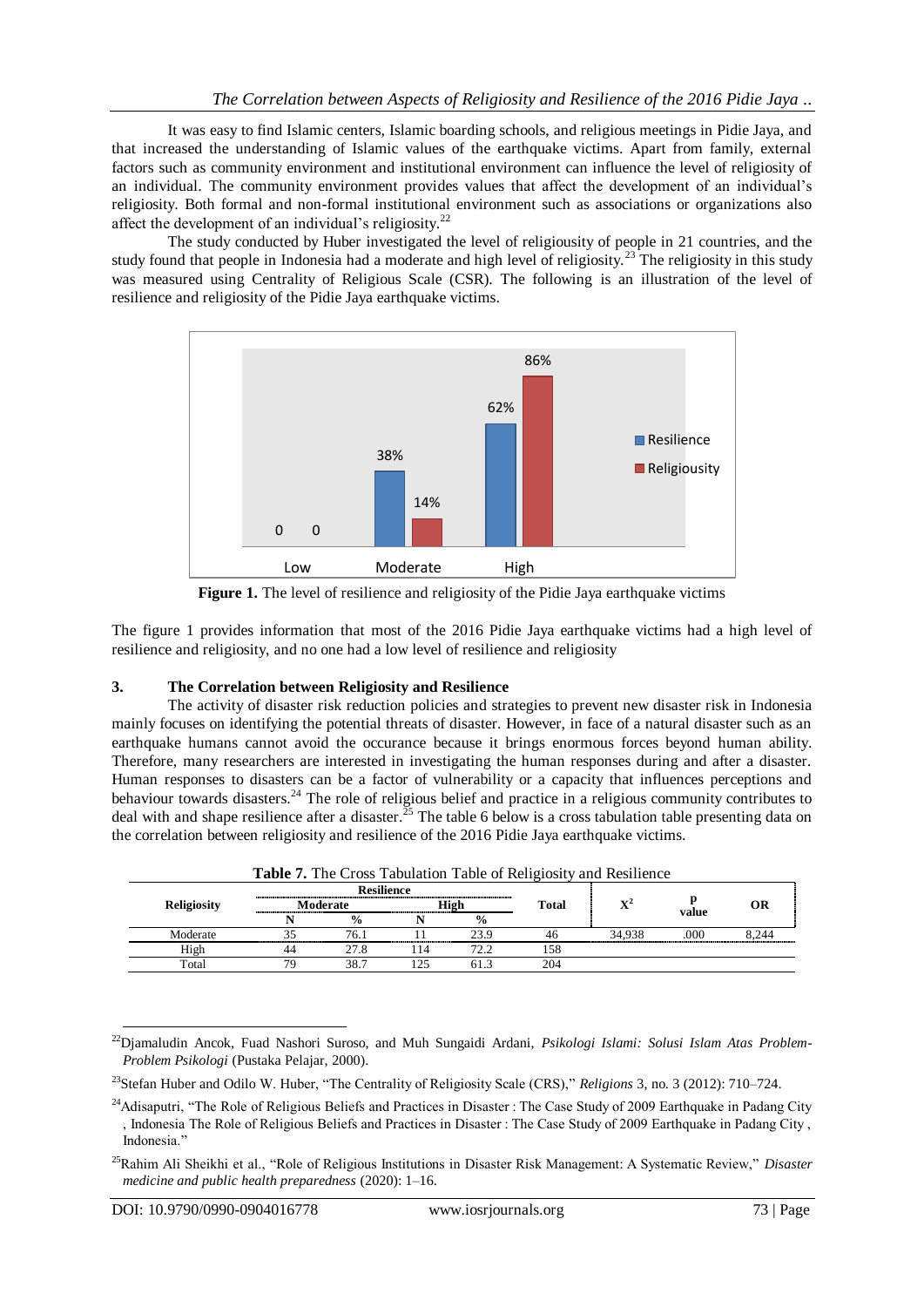The table 7 shows that 72.2% of 158 earthquake victims with a high level of religiosity had a high level of resilience, and 76.1% of 46 earthquake victims with a moderate level of religiosity had a moderate of resilience. The results of the data analysis using chi square test showed that there was a correlation between religiosity and resilience of the 2016 Pidie Jaya earthquake victims. The p-value was 0,000, and the OR value was 8,244. That means the earthquake victims who had a high level of religiosity was 8,244 times more resilience than the earthquakes victims that had a low level of religiosity. Furthermore, to find out how much the contribution and direction of the correlation between the two variables the researchers conducted a bivariate correlation test with the Spearman's rank correlation and the results are presented in the table 8.

|              |                 | Religiusitas | Resiliensi |
|--------------|-----------------|--------------|------------|
| Religiusitas | KorelasiSperman | 1`000        | .414       |
|              | P value         |              | 000        |
|              |                 | 204          | 204        |
| Resiliensi   | KorelasiSperman |              | 000        |
|              | P value         | າດເ          |            |
|              | Ν               | 204          |            |

**Table 8.** The results of the correlation between religiosity and resilience

The results of the correlation test indicated that the hypothesis of this study was accepted. The p-value in this study was  $0.00 \le 0.05$  and the spearman rank correlation coefficient was 0.414. That means the higher the religiosity level, the higher the resilience level and vice versa. Based on the Guilford correlation coefficient interpretation, the value of  $0.414$  meant moderate correlation between religiosity and resilience.<sup>26</sup> Moreover, the r2 value was 0.171 which meant that there was a 17% positive correlation between religiosity and resilience. These results are same as the results of the study conducted by Aisya's.<sup>27</sup> The study found that there was a positive correlation between religiosity and resilience in adolescents with an r2 value of 56.5% which meant moderate correlation. The results of this study are same as the results of the study conducted by Rachman et al.<sup>28</sup> The study found that there was a positive correlation between religiosity and resilience in breast cancer survivors with an r2 value of 35.64%. A positive correlation means if the religiosity was at a high level, the resilience will be at a high level and vice versa.

The Acehnese are religious so that in dealing with problems they carry out religious rituals such as salat, praying, or going to a mosque or musalla. This strategy is called religious coping which is the belief that God will help someone get out of his problem. In Western psychology this is called the concept of surrender to God's Will, and this concept has a relationship with resilience.<sup>29</sup>

#### **4. The correlation between the aspects in religiosity and resilience**

In general, disasters are divided into two types that are natural disasters and unnatural disasters. These two types of disasters give different pressure on the victims' mental. In unnatural disasters, the deaths and damages result from human acts of omission and commission. In natural disasters such as earthquakes, humans have no control of what is happening and they face a greater force. Therefore, religious coping is one of the most suitable positive treatments for dealing with perceptions of a lack of control related to natural disasters .<sup>30</sup>

The quality of religious is the extent to which an individual views daily life from a religious point of view and applies the religious teachings in daily life. The aspects of religiosity can be a key component of effective risk communication in building resilience, and the practices of rituals increase human cognitive abilities and maintain behavior in interacting and acting so that they have resilience.<sup>31</sup> Religiosity according to

 $^{26}$ Joy Paul Guilford, "Fundamental Statistics in Psychology and Education" (1950).

<sup>27</sup>Aisha, "Hubungan Antara Religiusitas Dengan Resiliensi Pada Remaja Di Panti Asuhan Keluarga Yatim Muhammadiyah Surakarta."

<sup>28</sup>Mutya Puji Nur Rachman, Irfan Fahmi, and Nisa Hermawati, "Hubungan Religiusitas Dengan Resiliensi Pada Survivor Kanker Payudara," *Psikologia (Jurnal Psikologi)* 3, no. January (2018): 29–39, http://ojs.umsida.ac.id/index.php/psikologia.

<sup>&</sup>lt;sup>29</sup>Pargament, Koenig, and Perez, "The Many Methods of Religious Coping: Development and Initial Validation of the RCOPE."

<sup>&</sup>lt;sup>30</sup>Shing, Jayawickreme, and Waugh, "Contextual Positive Coping as a Factor Contributing to Resilience After Disasters."

<sup>31</sup>Stephen Sutton, "RELIGIOUS PRACTICES AND COMMUNITY RESILIENCE Chapter 14 Disaster Resilience : An Integrated Approach . Douglas Paton & David Johnston ( Eds )," no. August (2018).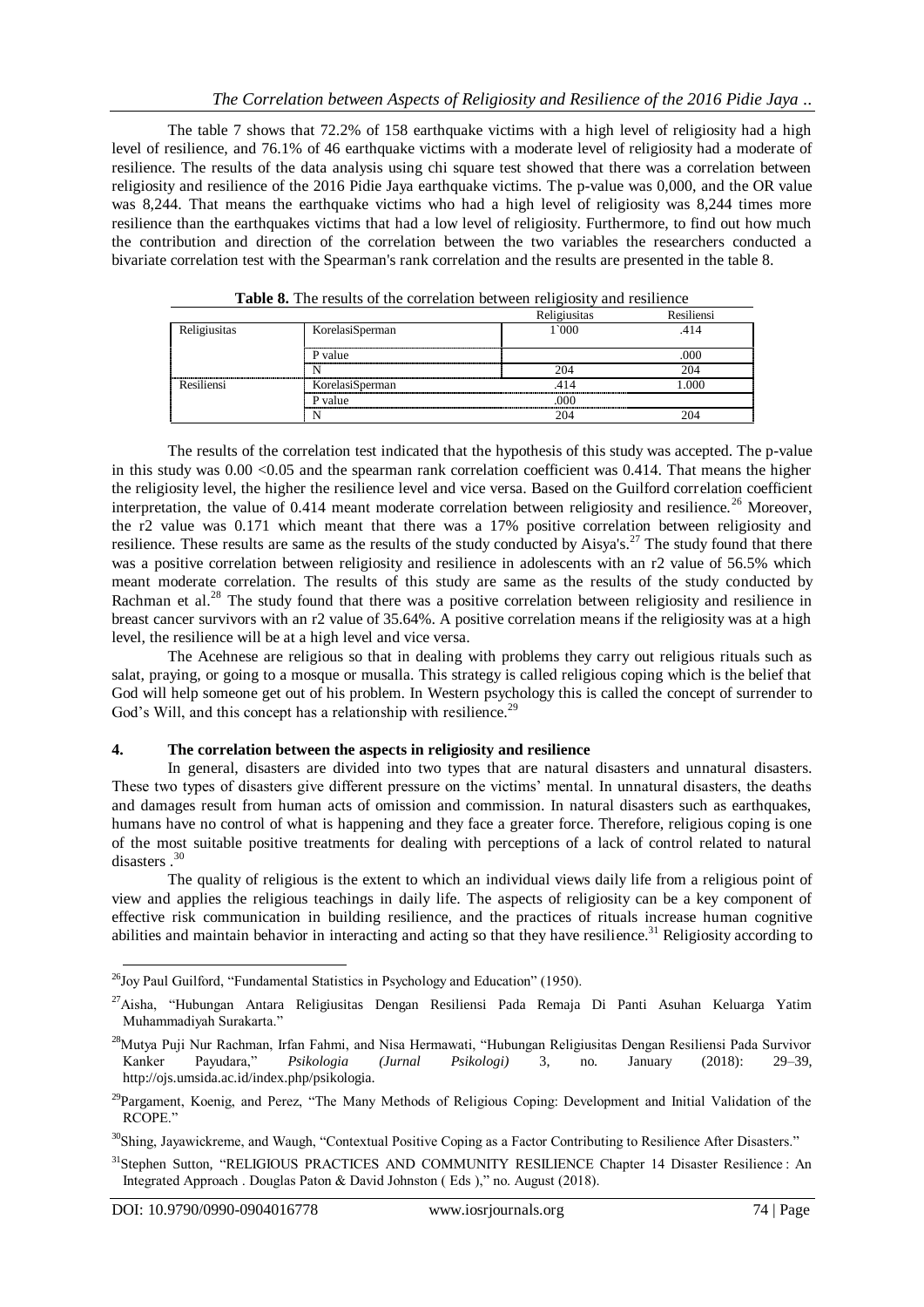Glock and Stark consists of the aspects of belief, knowledge, ritual, experience, and application.<sup>32</sup> This study found that every aspect of religiosity had a positive significant correlation with resilience.The researchers conducted a bivariate correlation test with the Spearman's rank correlation and the results are presented in the table 9.

| Variable   | Aspect      | Correlation<br>Coefficient (r) | <b>EffectiveContribution</b> | Criteria |
|------------|-------------|--------------------------------|------------------------------|----------|
| Resilience | belief      | 0.677                          | 45%                          | High     |
|            | ritual      | ገ 597                          | 35%                          | Moderate |
|            | application | 0.658                          | 43%                          | High     |
|            | knowledge   | 0.693                          | 48%                          | High     |
|            | experience  | 0.701                          | 49%                          | High     |

**Table 9**. the results of correlation between the aspects in religiosity and resilience

The following is the contribution value of the correlation between aspects in religiosity and resilience of the 2016 Pidie Jaya earthquake victims. The figure 2 presents more detail information.



**Figure 2.** the value of the contribution of the correlation between aspects in religiosity and resilience

The figure 2 presents information that every aspect of religiosity contributes positively to resilience. A religious individual will always try to obey his/her religious teachings, try to learn knowledge about his religion, carry out religious rituals regularly, believe in religious statutes, and experience religious experiences. The results of this study indicated that religiosity along with the aspects in it contributed positively to the resilience of the 2016 Pidie Jaya earthquake victims. Below is more detail information.

# **a. Experience Aspect**

The experience aspect gave the greatest contribution to resilience by 49% with a correlation coefficient of 0.701. Religious experience is an aspect of religiosity which refers to experiences, emotions, and perceptions, so this aspect represents religiosity from a sociological perspective that reflects social interactions and represents the psychology of a religious person .<sup>33</sup> In Islamic teachings, the aspect of experience is same as ihsan (appreciation) so that the aspect of experience in religiosity becomes one of the most suitable positive treatments as religious coping to deal with perceptions of lack of control related to natural disasters.<sup>34</sup>

An experience of happiness can bring an individual to gratitude, and an experience of disappointment can bring an individual to patience. Both attitudes getting closer to God in living this life can make an individual calm, and have good impulse control and emotional regulation. When the earthquake victims have a good relationship with their God, they will have positive thoughts. For example, God gives me a test, and He wants me to be stronger. Moreover, they will ask for His forgiveness so that it creates a sense of acceptance,

 $\overline{a}$  $32$ Charles Y Glock and Rodney Stark, "Religion and Society in Tension: A Publi. from the Research Program in the Sociology of Religion Survey Research Center, Univ. of Calif., Berkeley" (1970).

<sup>&</sup>lt;sup>33</sup>Huber and Huber, "The Centrality of Religiosity Scale (CRS)."

<sup>&</sup>lt;sup>34</sup>Shing, Jayawickreme, and Waugh, "Contextual Positive Coping as a Factor Contributing to Resilience After Disasters."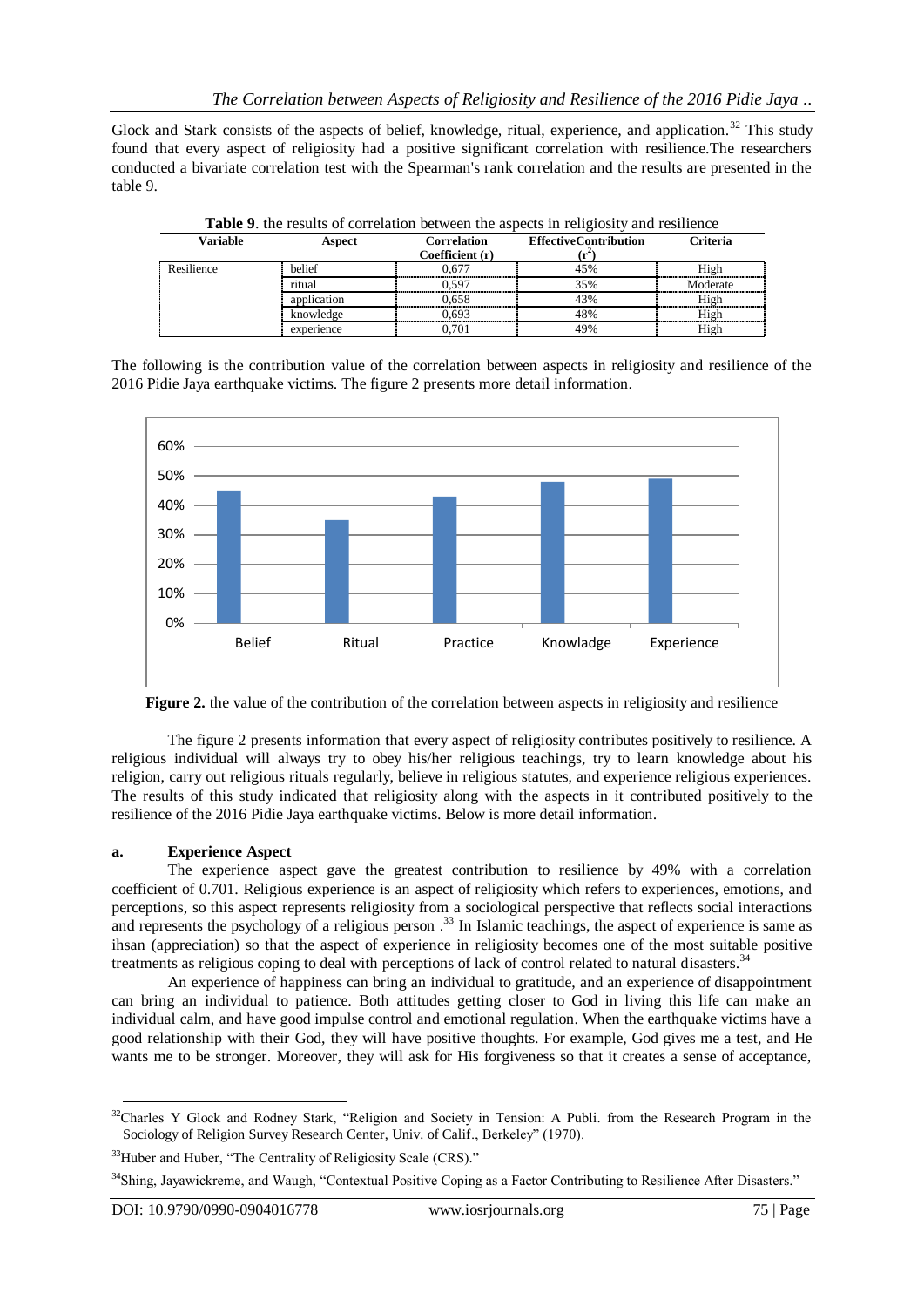hope, and gratitude. The 2016 Pidie Jaya earthquake victims surrendered to God and were patient when they had the traumatic experience, and that was a reflection of the aspect of religious experience.

## **b. Knowledge Aspect**

The knowledge aspect gave a contribution value of 48% with a correlation coefficient of 0.693. The knowledge aspect is same as science in Islamic teachings. Knowledge and belief are cognitive aspects that are reflected in the thoughts and actions of an individual.<sup>35</sup> Knowledge measures an individual's level of understanding of religious teachings and an individual's efforts in carrying out activities that increase his knowledge. That it is easy to find Islamic centres, Islamic boarding schools, and religious meetings in the community provides access to people to increase their knowledge. In this study, 72% of the respondents attended a religious meeting every week and they were part of the Sirul Mubtadin Taklim Assembly. 11% of the respondents attended Islamic boarding school. Therefore, their understanding and knowledge of Islamic religion was good.

## **c. Belief Aspect**

The belief aspect is same as aqidah in Islamic teachings. This aspect gave a contribution value of 45% with a correlation coefficient of 0.677. Belief is a cognitive dimension of what people believe.<sup>36</sup> Belief in God is in line with the aspect of knowledge about God. This aspect explains that knowing God well and having faith in God make people to have high resilience because they can respond positively to every incident and because people believe that everything that happens in life is God's provision and is the best for them so that they are quite tolerant of unexpected events.<sup>37</sup> This affects the attitude of being persistent in facing difficulty and being emotionally intelligent so that self-confidence and awareness of one's strengths and limitations will emerge.<sup>38</sup> At this level of awareness, a religious person will make effort and then surrender to God for something beyond his control. The concept of surrender to God has a correlation with resilience.<sup>39</sup>

## **d. Practice Aspect**

The practice aspect in Islamic teachings is same as morals. This aspect is an action that describes the application of the other four aspects in daily life. Religious practice is the application of the aspects of knowledge, belief, experience, and ritual.The practice aspect gave a contribution value of 43% with a correlation coefficient of 0.658. The practice aspect describes the forms of religious feelings and experiences such as a feeling of calm and solemnity in doing religious rituals, a feeling of fear in doing bad activities, and the activity of doing good.

## **e. Ritual Aspect**

The ritual aspect gave a contribution value of 35% with a correlation coefficient of 0.597. The ritual aspect aspect is same as sharia in Islamic teachings. A religious ritual is a basic action or behavior of an individual in religion which means carrying out obligations and sunnah on an ongoing basis. Doing a religious ritual increase human cognitive abilities and maintain behavior in interacting and acting. <sup>40</sup> Calm and emotional intelligence are obtained when doing a religious ritual such as performing salat and praying which have positive effects such as happiness and reducing stress.

Therefore, doing a religious ritual is the way of the 2016 Pidie Jaya earthquake victims to get closer to God. Some religious rituals are carried out individually and some are carried out collectively at a mosque and musalla. A religious ritual carried out collectively can improve communication and relationship between community members. Performing salat collectively in a mosque can increase a sense of belonging in communication, influence community behavior, and increase coping in dealing with disasters. Besides a place to do a religious ritual, a mosque can also be a place to build social structures so that those who have lost their

 $\overline{a}$ <sup>35</sup>Huber and Huber, "The Centrality of Religiosity Scale (CRS)."

 $36$ Ibid.

<sup>37</sup>M I A At-Tuwaijiri, "Ensiklopedi Manajemen Hati: Fikih Ibadah," *Jakarta: Darus Sunnah* (2014).

<sup>38</sup>E L Widuri, "Regulasi Emosi Dan Resiliensi Pada Mahasiswa Tahun Pertama Humanitas, Vol," *IX No. 2 Agustus 2012* (2012).

<sup>&</sup>lt;sup>39</sup>Pargament, Koenig, and Perez, "The Many Methods of Religious Coping: Development and Initial Validation of the RCOPE."

<sup>&</sup>lt;sup>40</sup>Sutton, "RELIGIOUS PRACTICES AND COMMUNITY RESILIENCE Chapter 14 Disaster Resilience : An Integrated Approach . Douglas Paton & David Johnston ( Eds )."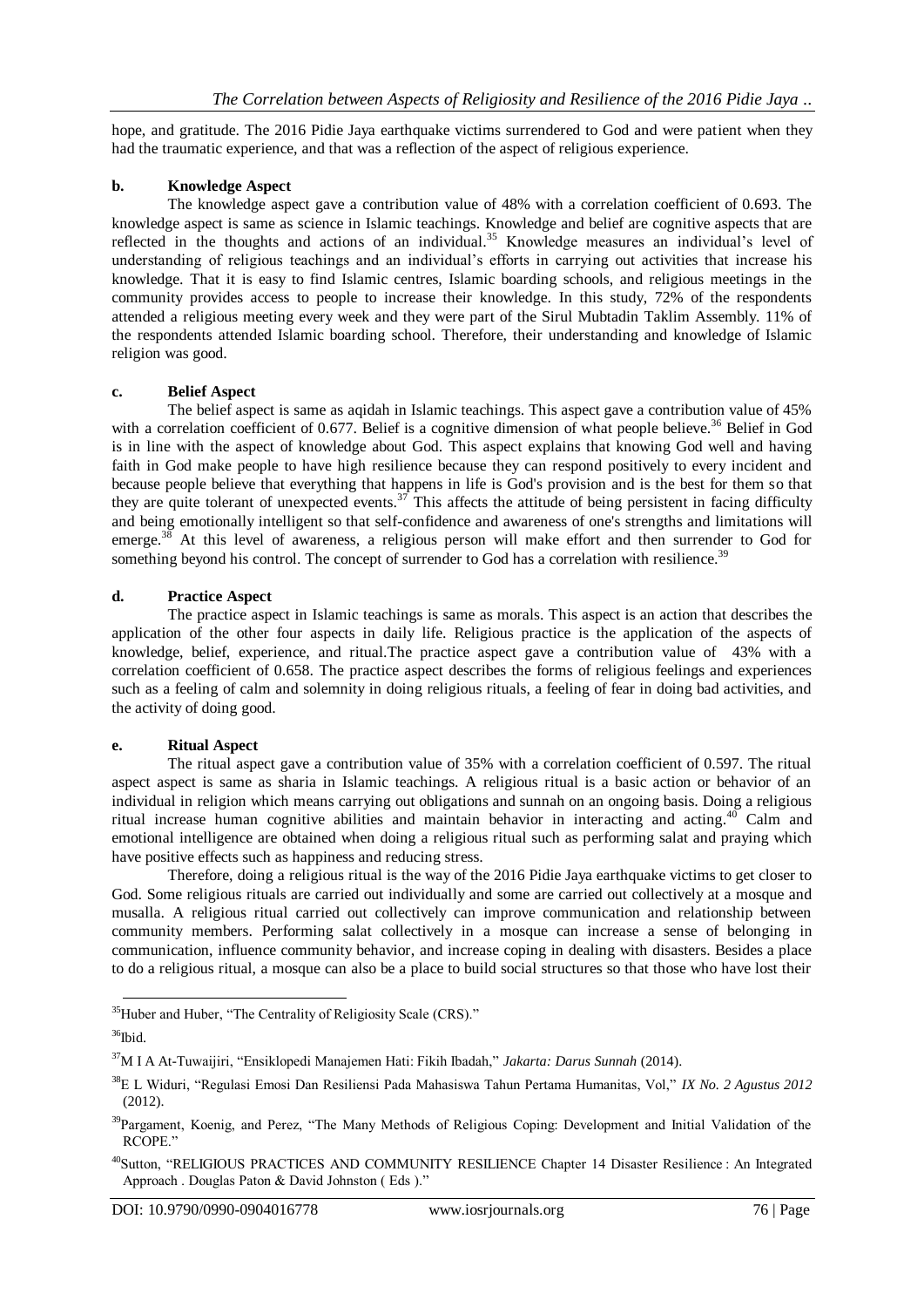family will feel more stable and accepted, easy to get help, and provide assistance to others. Increasing social networks in the community contributes to increasing community resilience through various efforts such as information disseminating, promoting social organizations, and motivating communities to contribute to reconstruction efforts.<sup>41</sup> Therefore, doing a religious ritual collectively not only increases personal resilience but also increases community resilience.<sup>42</sup>

#### **IV. Conclusion**

This study finds that the level of resilience and religiosity of the 2016 Pidie Jaya earthquake victims was at a high level. There is a significant positive correlation between religiosity and resilience of the 2016 Pidie Jaya earthquake victims. All aspects of religiosity that are belief, ritual, experience, knowledge, and practice are related to the resilience of the 2016 Pidie Jaya earthquake victims. To increase the resilience of victims of natural disasters, it is important to pay attention to the aspects of religiosity mentioned above. Religiosity plays a big role for people as a coping strategy and is proven to have a correlation towards resilience. Strengthening religious values through regional policies can be done to support community resilience as a form of non-structural mitigation.

#### **References**

- [1]. Adami, Ardiman, and Rr Indah Ria Sulisyorini. "Spiritualitas Dan Proactive Coping Pada Survivor Bencana Gempa Bumi Di Bantul." *Psikologika: Jurnal Pemikiran dan Penelitian Psikologi* 13, no. 25 (2008).
- [2]. Adisaputri, Gianisa. "The Role of Religious Beliefs and Practices in Disaster : The Case Study of 2009 Earthquake in Padang City , Indonesia The Role of Religious Beliefs and Practices in Disaster : The Case Study of 2009 Earthquake in Padang City , Indonesia" (2016): 1–84. https://core.ac.uk/download/pdf/80334097.pdf.
- [3]. Adiyoso, Wignyo, and Hidehiko Kanegae. "The Preliminary Study of the Role of Islamic Teaching in the Disaster Risk Reduction (A Qualitative Case Study of Banda Aceh, Indonesia)." *Procedia Environmental Sciences* 17 (2013): 918–927. http://dx.doi.org/10.1016/j.proenv.2013.02.110.
- [4]. Affandi, Ghozali Rusyid. "Lnternalisasi Nilai-Nilai Transendensi Untuk Meningkatkan Resilensi Pasca Tsunami Di Aceh: Studi Literatur Melalui Peran Keluarga." *Procedia: Studi Kasus dan lntervensi psikologi* 3, no. 1 (2015): 29–34.
- [5]. Aisha. "Hubungan Antara Religiusitas Dengan Resiliensi Pada Remaja Di Panti Asuhan Keluarga Yatim Muhammadiyah Surakarta." *Jurnal* 1 (2014): 1–14.
- [6]. Aldrich, Daniel P. "Social, Not Physical, Infrastructure: The Critical Role of Civil Society after the 1923 Tokyo Earthquake." *Disasters* 36, no. 3 (2012): 398–419.
- [7]. Ancok, Djamaludin, Fuad Nashori Suroso, and Muh Sungaidi Ardani. *Psikologi Islami: Solusi Islam Atas Problem-Problem Psikologi*. Pustaka Pelajar, 2000.
- [8]. At-Tuwaijiri, M I A. "Ensiklopedi Manajemen Hati: Fikih Ibadah." *Jakarta: Darus Sunnah* (2014).
- [9]. Bonanno, George A., Sandro Galea, Angela Bucciarelli, and David Vlahov. "What Predicts Psychological Resilience After Disaster? The Role of Demographics, Resources, and Life Stress." *Journal of Consulting and Clinical Psychology* 75, no. 5 (2007): 671–682.
- [10]. Connor, Kathryn M., and Jonathan R.T. Davidson. "Development of a New Resilience Scale: The Connor-Davidson Resilience Scale (CD-RISC)." *Depression and Anxiety* 18, no. 2 (2003): 76–82.
- [11]. Glock, Charles Y, and Rodney Stark. "Religion and Society in Tension: A Publi. from the Research Program in the Sociology of Religion Survey Research Center, Univ. of Calif., Berkeley" (1970).
- [12]. Guilford, Joy Paul. "Fundamental Statistics in Psychology and Education" (1950).
- [13]. Heylin, Michael. "Disaster." *Chemical & Engineering News* 64, no. 5 (1986): 3.
- [14]. Huber, Stefan, and Odilo W. Huber. "The Centrality of Religiosity Scale (CRS)." *Religions* 3, no. 3 (2012): 710–724.
- [15]. IFRC. "Sendai Framework for DRR," no. March (2015): 25. http://www.unisdr.org/we/inform/terminology.
- [16]. Kementerian ESDM RI. "Tanggapan Gempabumi Timur Laut Pidie Jaya, Aceh 6,4 Sr 7 Desember 2016." *Https://Vsi.Esdm.Go.Id/*. Last modified 2016. Accessed May 25, 2021. https://vsi.esdm.go.id/index.php/gempabumi-a-tsunami/kejadian-gempabumi-atsunami/1383-tanggapan-gempabumi-timur-laut-pidie-jaya-aceh-64-sr-7-desember-2016#.
- [17]. Lassi, Stefano, and Daniele Mugnaini. "Role of Religion and Spirituality on Mental Health and Resilience: There Is Enough Evidence." *International Journal of Emergency Mental Health* 17, no. 3 (2015): 661–663.
- [18]. Ni, Cuiping, Meyrick Chum Ming Chow, Xiaolian Jiang, Sijian Li, and Samantha Mei Che Pang. "Factors Associated with Resilience of Adult Survivors Five Years after the 2008 Sichuan Earthquake in China." *PLoS ONE* 10, no. 3 (2015): 1–14.
- [19]. Pargament, Kenneth I., Harold G. Koenig, and Lisa M. Perez. "The Many Methods of Religious Coping: Development and Initial Validation of the RCOPE." *Journal of Clinical Psychology* 56, no. 4 (2000): 519–543.
- [20]. Pustlitbang PUPR. *Buku Peta Gempa 2017*, 2017.
- [21]. Rachman, Mutya Puji Nur, Irfan Fahmi, and Nisa Hermawati. "Hubungan Religiusitas Dengan Resiliensi Pada Survivor Kanker Payudara." *Psikologia (Jurnal Psikologi)* 3, no. January (2018): 29–39. http://ojs.umsida.ac.id/index.php/psikologia.
- [22]. Reivich, Karen, and Andrew Shatté. *The Resilience Factor: 7 Essential Skills for Overcoming Life's Inevitable Obstacles.* Broadway books, 2002.
- [23]. Saputri, Septa Aristiani. "Hubungan Antara Religiusitas Dan Dukungan Sosial Dengan Psychological Well-Being Pada Santri Kelas Viii Pondok Pesantren Tahfidzul Qur" an Ibnu" Abbas Klaten" (2013).
- [24]. Satria, Budi, and Mutia Sari. "Tingkat Resiliensi Masyarakat Di Area Rawan Bencana." *Idea Nursing Journal* 8, no. 2 (2017): 30–34.
- [25]. Setiawan, Aris, and Niken Titi Pratitis. "Religiusitas, Dukungan Sosial Dan Resiliensi Korban Lumpur Lapindo Sidoarjo." *Persona:Jurnal Psikologi Indonesia* 4, no. 02 (2016).

<sup>41</sup>Stefano Lassi and Daniele Mugnaini, "Role of Religion and Spirituality on Mental Health and Resilience: There Is Enough Evidence," *International Journal of Emergency Mental Health* 17, no. 3 (2015): 661–663.

<sup>&</sup>lt;sup>42</sup>Sheikhi et al., "Role of Religious Institutions in Disaster Risk Management: A Systematic Review."